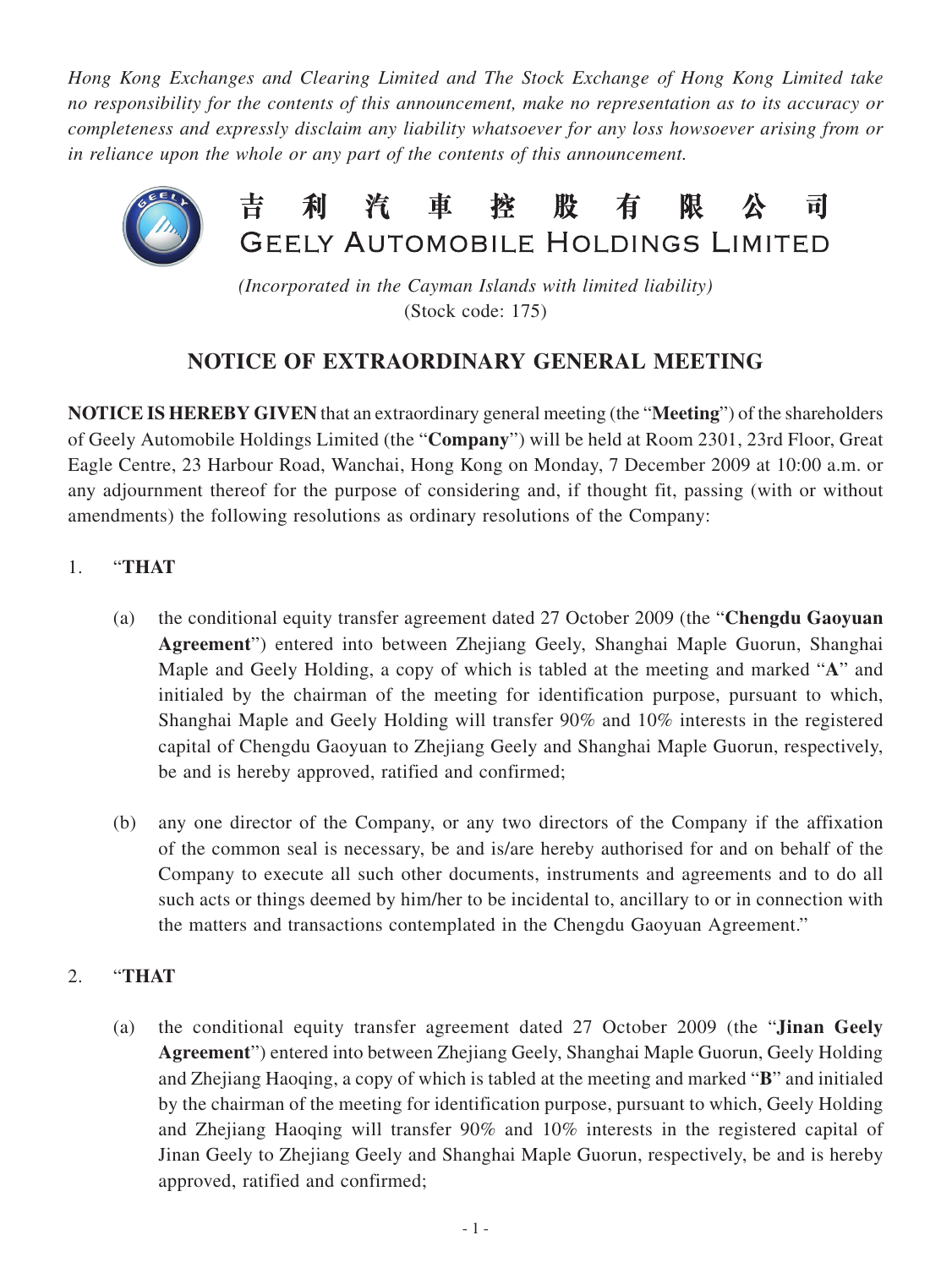(b) any one director of the Company, or any two directors of the Company if the affixation of the common seal is necessary, be and is/are hereby authorised for and on behalf of the Company to execute all such other documents, instruments and agreements and to do all such acts or things deemed by him/her to be incidental to, ancillary to or in connection with the matters and transactions contemplated in the Jinan Geely Agreement."

## 3. "**THAT**

- (a) the conditional equity transfer agreement dated 27 October 2009 (the "**Lanzhou Geely Agreement**") entered into between Zhejiang Geely, Shanghai Maple Guorun, Zhejiang Haoqing and Geely Merrie, a copy of which is tabled at the meeting and marked "**C**" and initialed by the chairman of the meeting for identification purpose, pursuant to which, Zhejiang Haoqing and Geely Merrie will transfer 90% and 10% interests in the registered capital of Lanzhou Geely to Zhejiang Geely and Shanghai Maple Guorun, respectively, be and is hereby approved, ratified and confirmed;
- (b) any one director of the Company, or any two directors of the Company if the affixation of the common seal is necessary, be and is/are hereby authorised for and on behalf of the Company to execute all such other documents, instruments and agreements and to do all such acts or things deemed by him/her to be incidental to, ancillary to or in connection with the matters and transactions contemplated in the Lanzhou Geely Agreement."

By order of the Board of **Geely Automobile Holdings Limited David C.Y. Cheung** *Company Secretary*

Hong Kong, 17 November 2009

*Head office and principal place of business in Hong Kong:* Room 2301, 23rd Floor Great Eagle Centre 23 Harbour Road, Wanchai Hong Kong

*Notes:*

- 1. Any member of the Company entitled to attend and vote at the meeting by the above notice is entitled to appoint one or more proxies to attend and, on a poll, vote instead of him/her. A proxy need not be a member of the Company.
- 2. The instrument appointing a proxy shall be in writing under the hand of the appointor or of his/her attorney duly authorised in writing or, if the appointor is a corporation, either under its seal or under the hand of any officer, attorney or other person authorised to sign the same.